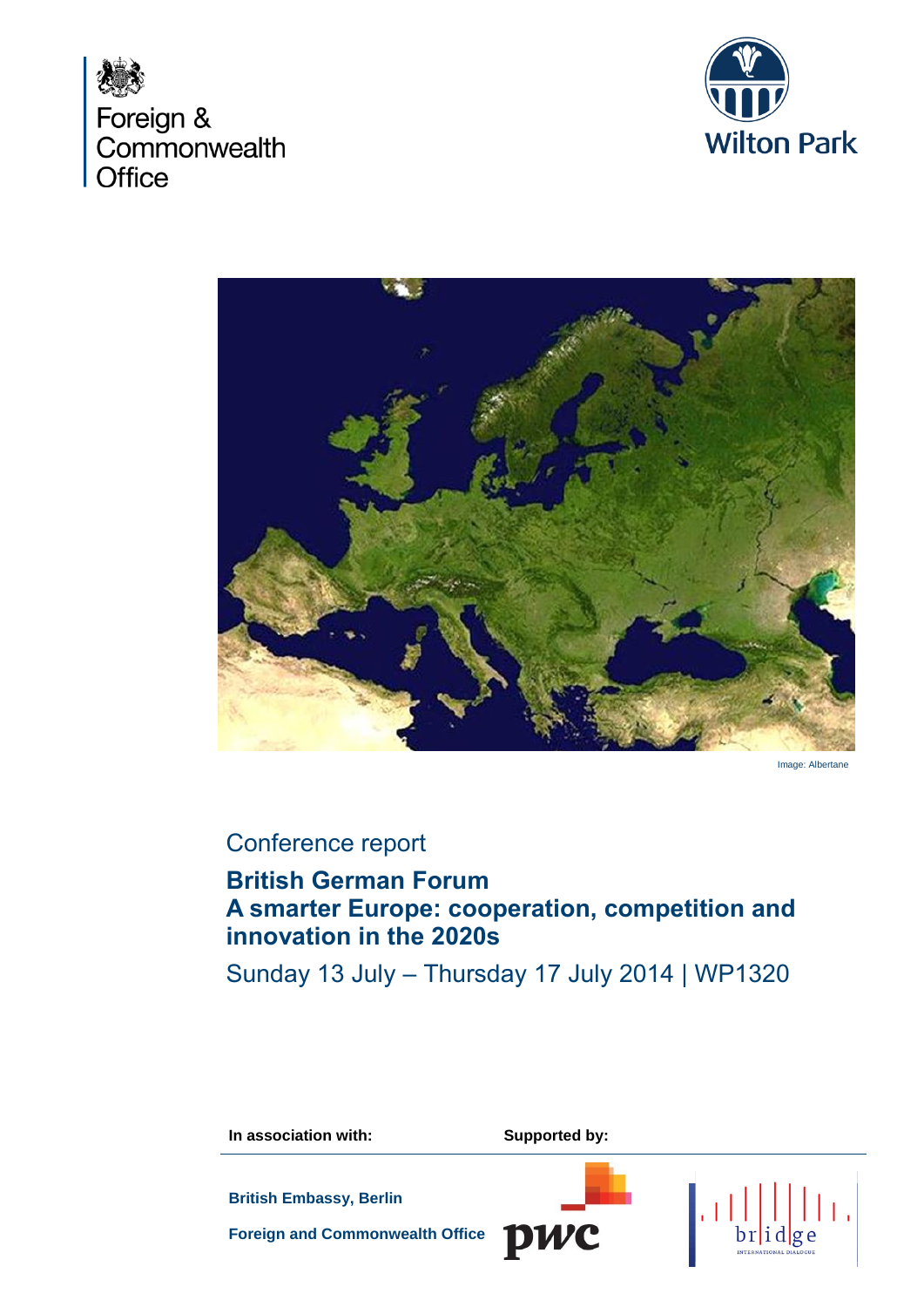

# Conference report

# **British German Forum A smarter Europe: cooperation, competition and innovation in the 2020s**

# Sunday 13 July – Thursday 17 July 2014 | WP1320

Europe has undergone a dramatic transition during the last one hundred years. It has been central to two global conflicts, become the interface between competing superpowers and witnessed a flourishing of democracy and prosperity. It has also played host to an unprecedented experiment in regional political and economic cooperation. Relations among states in Europe today are no longer primarily defined by military conflict and memories of past grievance. The future of Europe is about being smarter in the 2020s. Are competitiveness and innovation the main drivers of relations among states in Europe?

The 29th British German Forum will focus on Europe's transition from conflict to contemporary competition and cooperation. In so doing, it will discuss:

- Europe's economic prosperity: towards a smarter 2020s
- Europe's competitiveness and innovation (economic and political)
- Patterns of innovation and cooperation in Europe (economic and political)

The British-German Forum was established by Chancellor Kohl and Margaret Thatcher in 1985 and has been an annual event ever since. The event convenes approximately 50 'high fliers' from Germany and Britain, aged between 25 and 35. Participants are chosen from a wide range of professional sectors and represent future leaders in their respective fields. The Forum provides a neutral, dynamic space in which participants network and share ideas among their peers and gain insight and inspiration from experienced professionals. Through dialogue, it aims to facilitate both increased shared understanding and the building of strong relationships between influential young Britons and Germans.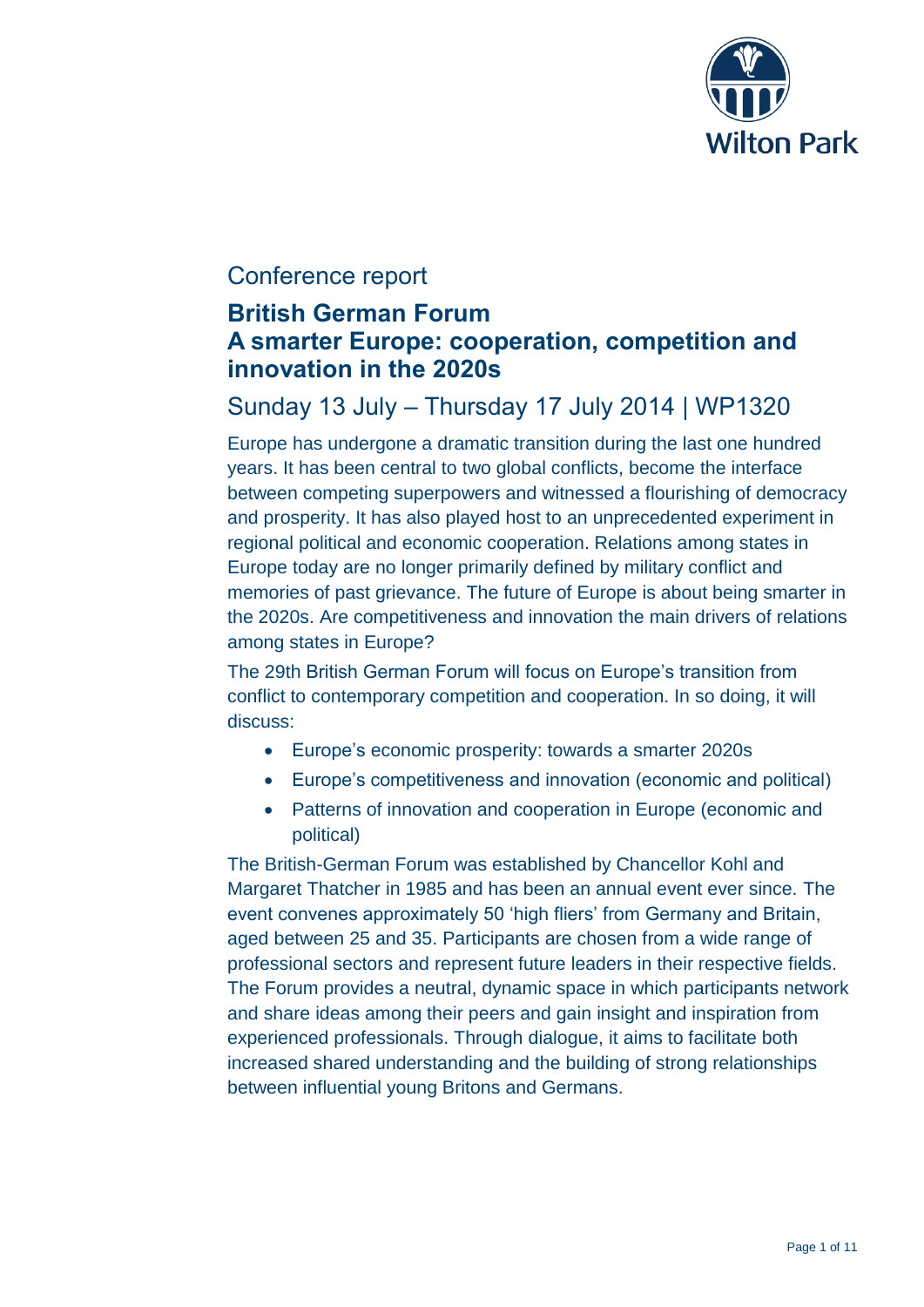"For the first time, economics was perceived as key to international security"

# **Europe in the 21st century: a remarkable transition**

# **Lessons from Europe's history**

- 1. Jean Monnet's involvement in the Allied Maritime Transport Council during World War I was an early example of the international cooperation that would lead to the establishment of the European Coal and Steel Community (ECC). Such connections were sustained via the League of Nations in the 1920s. Post WW2 for the first time, economics was perceived as key to international security. This gave rise to the view that the ECC was created, not only to prevent war, but to overcome a crisis of capitalism.
- 2. Europe's institutions were therefore founded in a history based on networks of people built throughout the 1920s and 30s. The League of Nations was not only critical in evolving a language of rights, but also in acting as a point of convergence for financial experts. In 1945, a similar pattern emerged, led by the US and focused on resolving an economic depression which by some accounts had lasted for almost 25 years. As outlined in David Mittrani's work, pragmatic thinking on economic policy in addition to themes such as refugees and food, fed into the re-establishment of a global marketbased network.

# **Perceptions of 'Europe'**

- 3. Today, Europe's<sup>1</sup> policy-makers recognise that history matters. Although more could be done to improve comprehension of specific national experiences and *perceptions* of those experiences. There is a tendency to focus on positive aspects of western Europe. Whilst ignoring the challenges in the East and South. How to account for and acknowledge tensions in these regions is complex but cannot and should not be avoided by the continent's decision-makers.
- 4. This also applies to the lens through which member states view certain regions, eg the East as a membership issue versus a foreign policy challenge. Cultural diversity is a key strength of the European Union (EU) and the Eastern partners have a lot to contribute.

## **Europe's narrative**

- 5. Whether or not the EU was founded out of a fear of war or a crisis of capitalism, the peace narrative has clearly been a guiding force for policy-makers. This narrative has lost its salience and Europe must look for other means of explaining and justifying its existence.
- 6. The prosperity narrative matters but has failed to inspire people. This may relate to a lack of action around the competitiveness agenda which is perceived as being trumped by the needs and interests of local politics. However, the prosperity agenda suffers from fluctuations in the economy and therefore cannot provide a consistent and sustainable narrative for publics.

## **A European demos and the nation state**

- 7. The concept of a European demos, to most, is not a possibility and misinterprets the European project, founded amid an array of unique histories, languages and cultures.
- 8. The search for statehood prevalent in the  $19<sup>th</sup>$  and  $20<sup>th</sup>$  centuries has shifted in line with the move from collective to individual rights. Whilst the cost of succession has lowered, its limits may be close. Historical analysis reflecting alienation felt as a result of

<sup>1</sup> Throughout this paper, Europe refers broadly to the "European Union" as was decided at the beginning of the dialogue.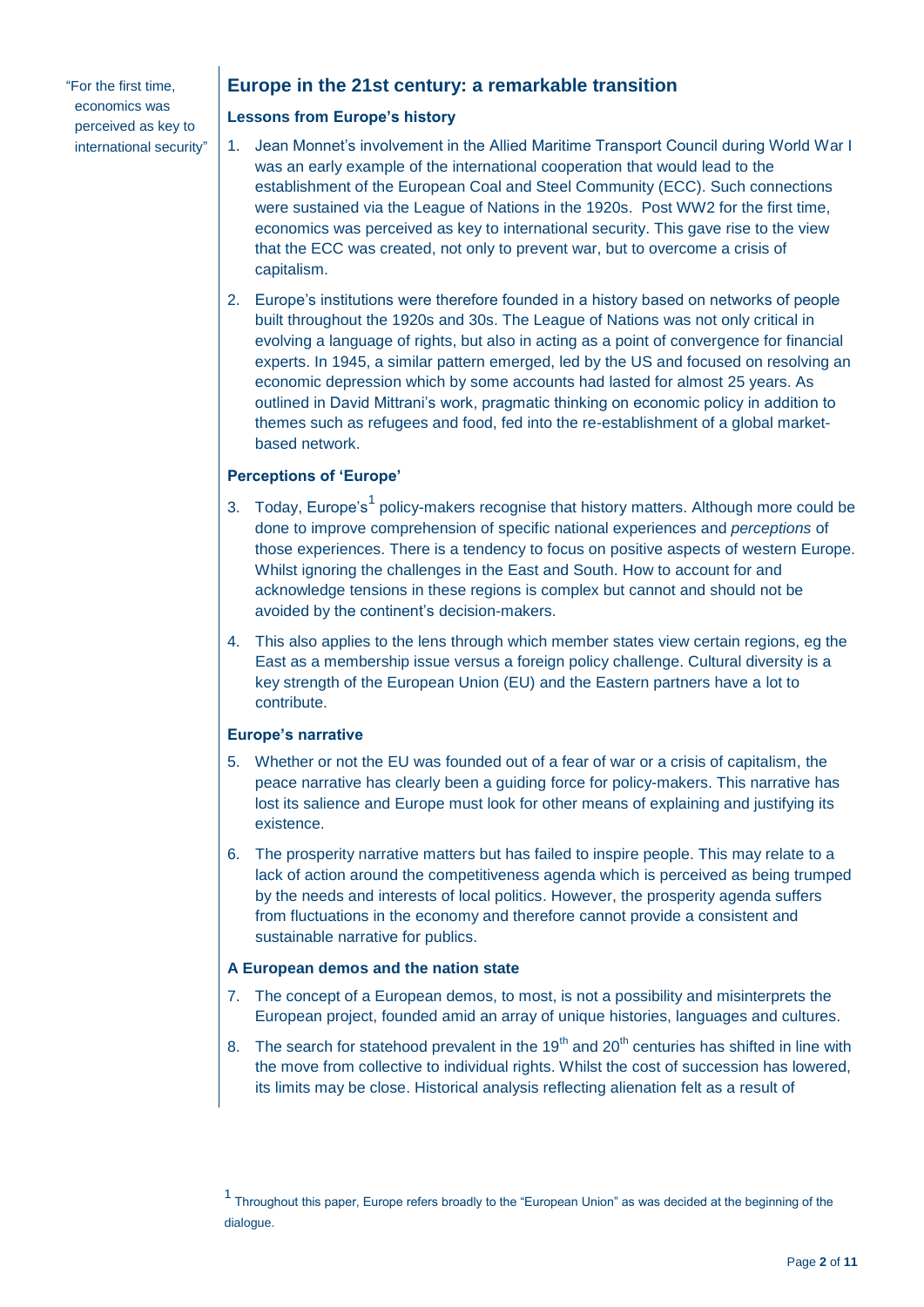centralisation, eg in the fall of the Roman Empire provides an important lesson in this respect. It is clear that these shifts in political landscape signal not only a key moment for Europe to reassess its role on the continent, but further, its position in the wider international environment.

## **The strategic agenda**

9. The EU's new strategic agenda will aim to address: growth and jobs creation; monetary union including banking; energy and climate change; the digital agenda; justice and home affairs; and foreign and security policy. The agenda needs to acknowledge the fact that the Europe's relative weight based on population size has decreased. The Trans-Atlantic Trade and Investment Partnership (TTIP), the digital agenda, and the free movement of services may prove to be the most critical elements moving forward.

# **Economic competitiveness: challenges and opportunities for Europe**

- 10. Europe faces a number of challenges in relation to competitiveness including regulation in industry and the wider economy; external factors such as China; and demographic issues, for example, ageing societies. Europe has a range of opportunities though not least in its highly skilled and educated workforce; multicultural exchange; the provision of high quality goods; and the completion of the single market.
- 11. Up until the 1990s the European economy was on an upward trend, however this has not been the case in the  $21<sup>st</sup>$  Century. Whilst according to some indicators, emerging economies are outpacing Europe, many member states excel in terms of competitiveness. Europe may be in a different economic phase to the BRICs, for instance - low growth, low volatility and as such should not be solely focused on 'trying to catch up.'
- 12. To kick-start 'smart growth' Europe could focus on: building a more competitive enterprise environment, completing the single market for services and creating a single market for energy; supporting TTIP; reducing costs for new business; reducing regulatory burdens on small and medium enterprise (SME); and improving education and training.
- 13. Germany's GDP growth since the onset of recession as compared to the UK and the Eurozone has been notably strong. In part due to Social Democrat reforms of 2003, unemployment has decreased and did not increase as much as the UK during recession, as it has focused on promoting growth *with* jobs.
- 14. Germany has not always been a net exporter, however received a significant boost from 2005 onwards, a result of significant investment. The majority of Germany's exports remained within the Eurozone between 2002 and 2007; however this trend was reversed over the course of the financial crisis, in large part due to the global competitiveness of German manufacturing goods. In 2012 and 2013, the German budget was balanced, raising questions around best use of the surplus. Many consider that savings should be invested domestically as current international investment may come at the cost of supporting domestic jobs and growth.
- 15. Conversely, Germany's 'budget-wunder' and 'job-wunder' will be impacted upon by rising implicit debt related to the countries' ageing society, associated expected costs from pension reforms and early retirement, and a lack of skilled labour. The age group paying into pensions (25-65) is significantly reducing and the years spent in retirement has doubled. The middle section of the working generation will have to pay.
- 16. The fiscal burden of ageing on Germany but also Greece and Luxembourg, will result in an increase in expenditure. The implicit debt/sustainability gap is currently forecast at 400% of GDP with only Latvia coming close to the 'magic number' of 60%. Countries such as Ireland are worse off at 1000%.
- 17. Germany's high growth could mitigate these challenges through encouraging migration,

"many member states excel in terms of competitiveness - an aspect lacking in newer economies"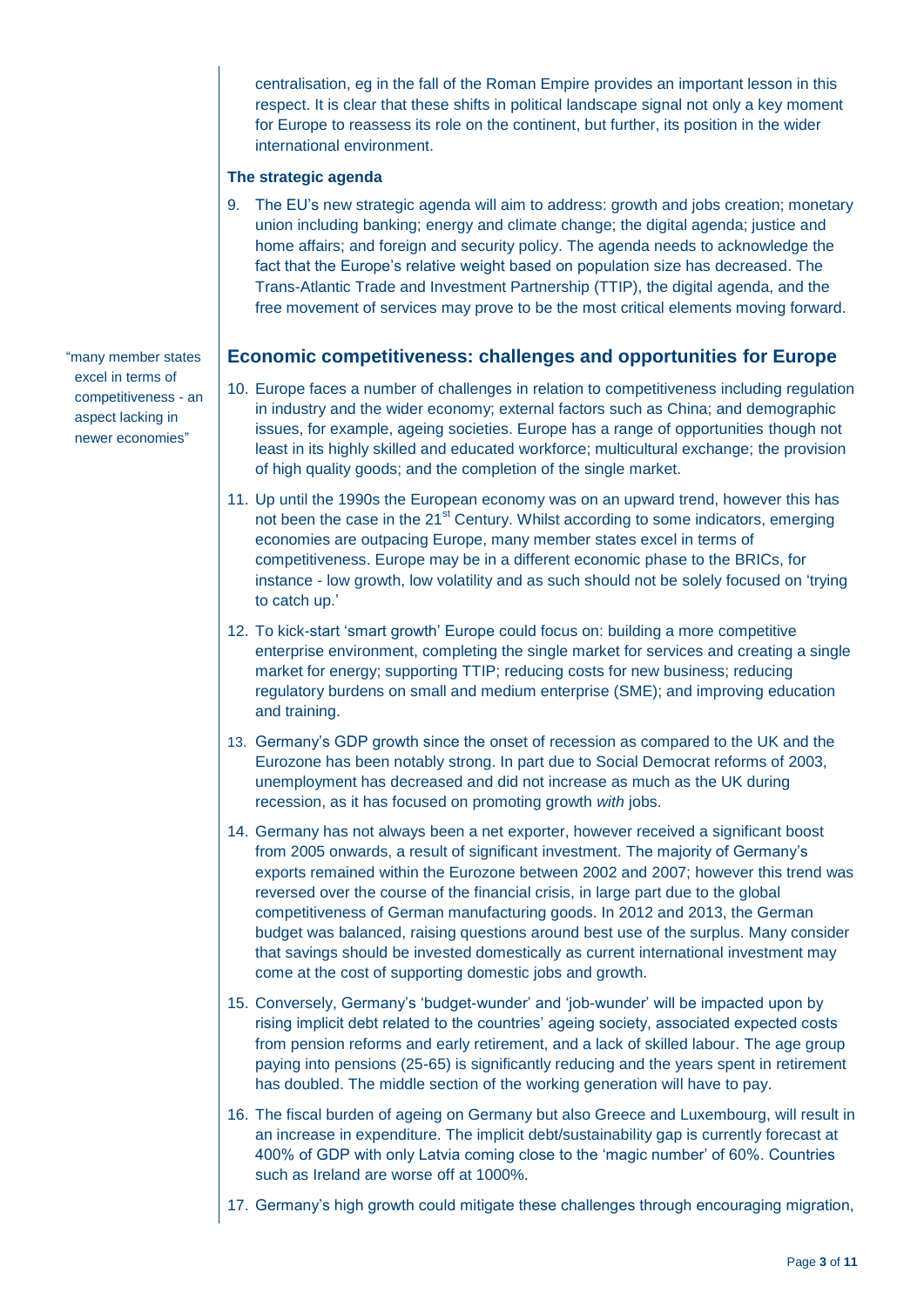as has been the case in the UK. Berlin has already witnessed a steady flow of young Spanish and Italian migrants; however inflexibility of the labour market poses an obstacle to employment. Otherwise, work participation rates including getting more women into work and retaining the 'elderly' in jobs will also contribute to an easing of this challenge.

18. Overall, Europe as a whole may need to do more thinking around how it understands and defines 'growth' and what it means socially and economically. Should it follow Japan's high living standards, low growth example. Deciding between economic and social development may be a false and the need to move beyond individual indicators of the 1980s - GDP, social spending, etc. is apparent. All are interconnected and contribute to Europe's global competitiveness.

# **Education**

- 19. Education systems in Europe need to be adaptable to societal change including an increasingly diverse but ageing society. This also relates to the requirement for new technological skills.
- 20. Both the UK and Germany may need to approach higher education with a greater focus on lifelong learning and entrepreneurship. Current degree courses move people away from building their own businesses towards safe career paths or major companies.
- 21. There is a downside to a quantitative grading system that only rewards correct answers. There must, however, be a greater emphasis on critical thinking and realworld problem solving and universities could adapt teaching methods to reflect this. Stronger cooperation with industry would be of benefit and greater integration of campuses (ie engineering, politics, etc.) would be positive in mirroring what is needed in both business and education.
- 22. Solutions to education challenges are societal, financial, and technological. At the societal level in Germany, the provision of education for a full day for younger children may increase dual-earning potential of families as is the case in the UK. Germany's variety of education pathways including its emphasis on vocational training. This is viewed positively and has contributed to a diversity of skills in the workplace. Although both countries suffer from low public perceptions of the types of jobs this training leads to. Social diversity can also be promoted through the integration of a range of languages and cultures in schools, an aspect in which Germany has also excelled.
- 23. Financially, the UK and Germany could look to other countries, including the US, for alternatives in the provision of education. The effectiveness of online learning needs to be understood to a greater extent, especially in how it incorporates innovative methods beyond mass online lectures.

## **Economic policy**

- 24. The UK and Germany have unique strengths in terms of economic policy. For instance, the UK is particularly strong on: access to capital and advanced financial markets in London; openness to foreign investment and migration; flexibility of the labour market; fiscal policy and austerity which has contributed to the UK's recovery; the pension system (although favours high earners); innovation and high-tech start-ups; a relatively uncomplicated tax system; and the English language.
- 25. German strengths lie in: the education system including apprenticeships, vocational training and multiple career paths; German manufacturing and 'hidden champions' behind-the-scenes suppliers are global leaders in their specialised field; integrated supply chains; the expansion of German SMEs across Europe; fiscal certainty and impact on the investment environment; ease of buying property; infrastructure (autobahns, airports, etc.); and a long-term approach to Europe beyond electoral cycles.
- 26. Lessons Germany and the UK can learn from one another include providing the right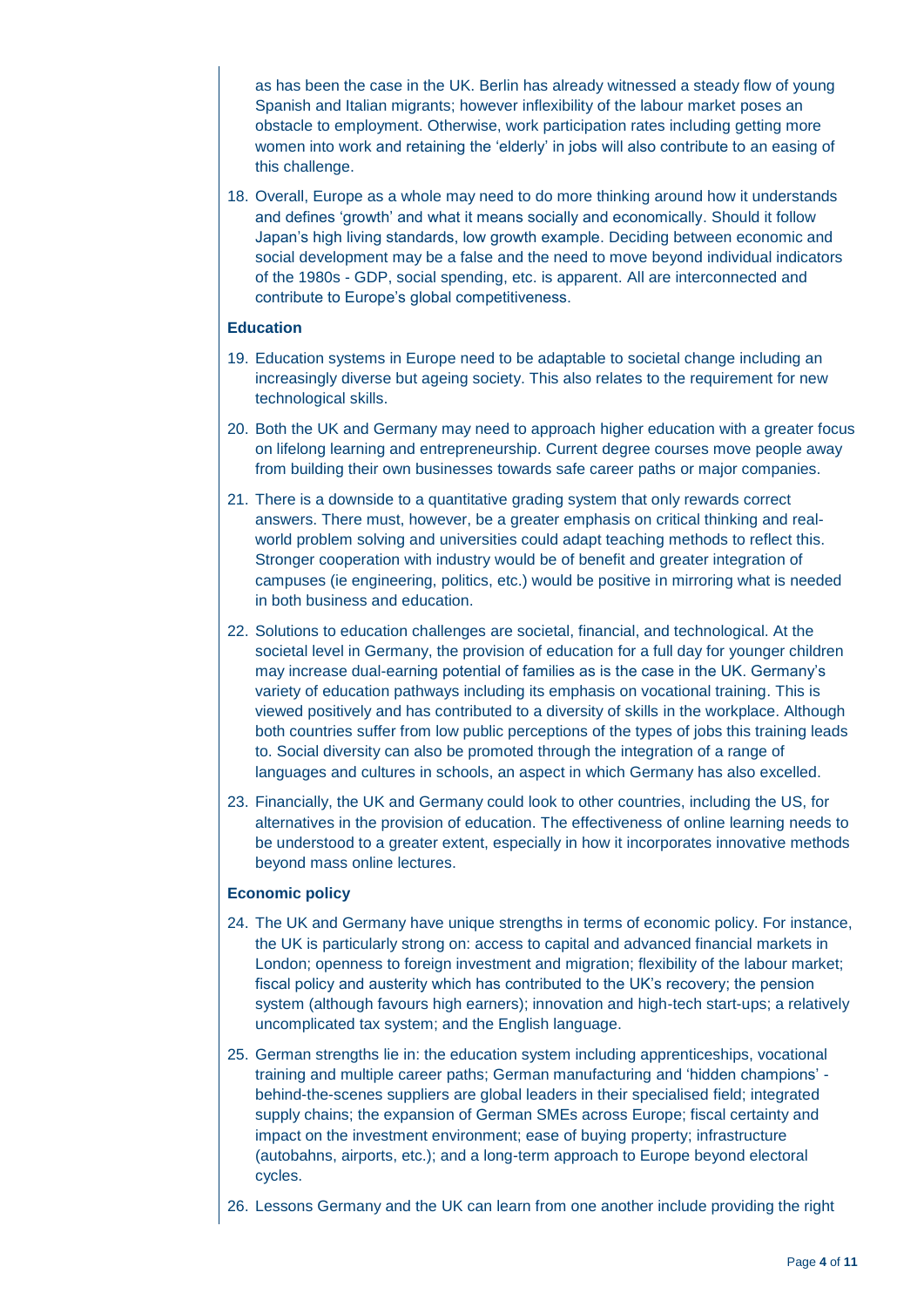incentives to start-ups and clarifying the tax system, in addition to setting out a clear regulatory and legal system to encourage free markets.

27. Both countries suffer from poor public perceptions of immigration although this is more acute in the UK. This is a challenge for policy-makers particularly in the context of the 2017 referendum in the UK and an ageing society in Germany. Fears of welfare tourism need to be addressed and the economic advantages of migration communicated to publics more effectively.

### **Entrepreneurship**

- 28. Entrepreneurship and innovation within existing industry is perceived as particularly difficult due to company structures and perceptions of high capital costs. With stakeholders in mind, focus is often on failure rates rather than the one in ten success. Although established companies cannot necessarily plan to innovate, certain actions can contribute to an environment susceptible to innovation. This includes promoting diversity, beyond gender and other traditional concepts, and drawing on entrepreneurial spirit from Eastern Europe.
- 29. The UK and Germany have as many entrepreneurial ideas as the United States, but face challenges in commercialisation. This, in part, relates to perceptions of risk which arguably is taken on by private equity in the US - an element missing in Europe. Support for a start-up must extend beyond the initial investment and acknowledge the high potential for and lessons to be learned from failure. Whilst some believe that Europe's banks could fulfil an intermediary role, others challenge the idea of banks extending their remit beyond immediate financing.
- 30. Government is also crucial in setting the framework within which entrepreneurs can flourish. This includes reducing regulatory burdens, improving tax systems, and providing platforms for 'generalists' (ie intermediaries). There is, however, debate around how much government intervention is necessary vis-à-vis regulation and whether employees of start-ups should be encouraged to take a risk by sacrificing certain benefits such as minimum wage and maternity leave, with the understanding that they will benefit in the long-term. Whilst these benefits could be provided by 'responsible entrepreneurs,' it is unlikely that they will leave the political domain. Government also has a role in communicating success stories to the public in order to impact societal risk adverseness to entrepreneurship.
- 31. Risk adverse cultures in the UK and Germany could be related to responsibilities such as mortgages and childcare, but also to perceptions of reward. For instance, the likeliness of an individual taking a risk in leaving a high-paid middle management job in order to create a start-up.

#### **Technology and innovation**

- 32. Innovation is Europe's biggest opportunity and challenge. As highlighted above, there is a role for government in facilitating markets. Shanghai and Silicon Valley provide two diverse examples of innovative environments with Shanghai providing a good example of the state itself acting as an entrepreneur.
- 33. The UK and Germany both lag behind China and the US in terms of innovation and technology. To get to a 'strategic third position' existing practice must be improved, matched by unconventional thinking that will lead to new products. Attitudes towards and stigma attached to bankruptcy in Europe are a challenge.
- 34. In the UK, innovation is focused in London, whereas Germany has created innovation hubs or clusters which have higher associated costs but may be more conducive to innovation and a fair distribution of wealth. In promoting innovation, direct interventions by government (eg state champions) are less likely to work than an incentives approach although more evidence as to what the innovation business model looks like, including a clusters/hub v. centralised approach, is needed.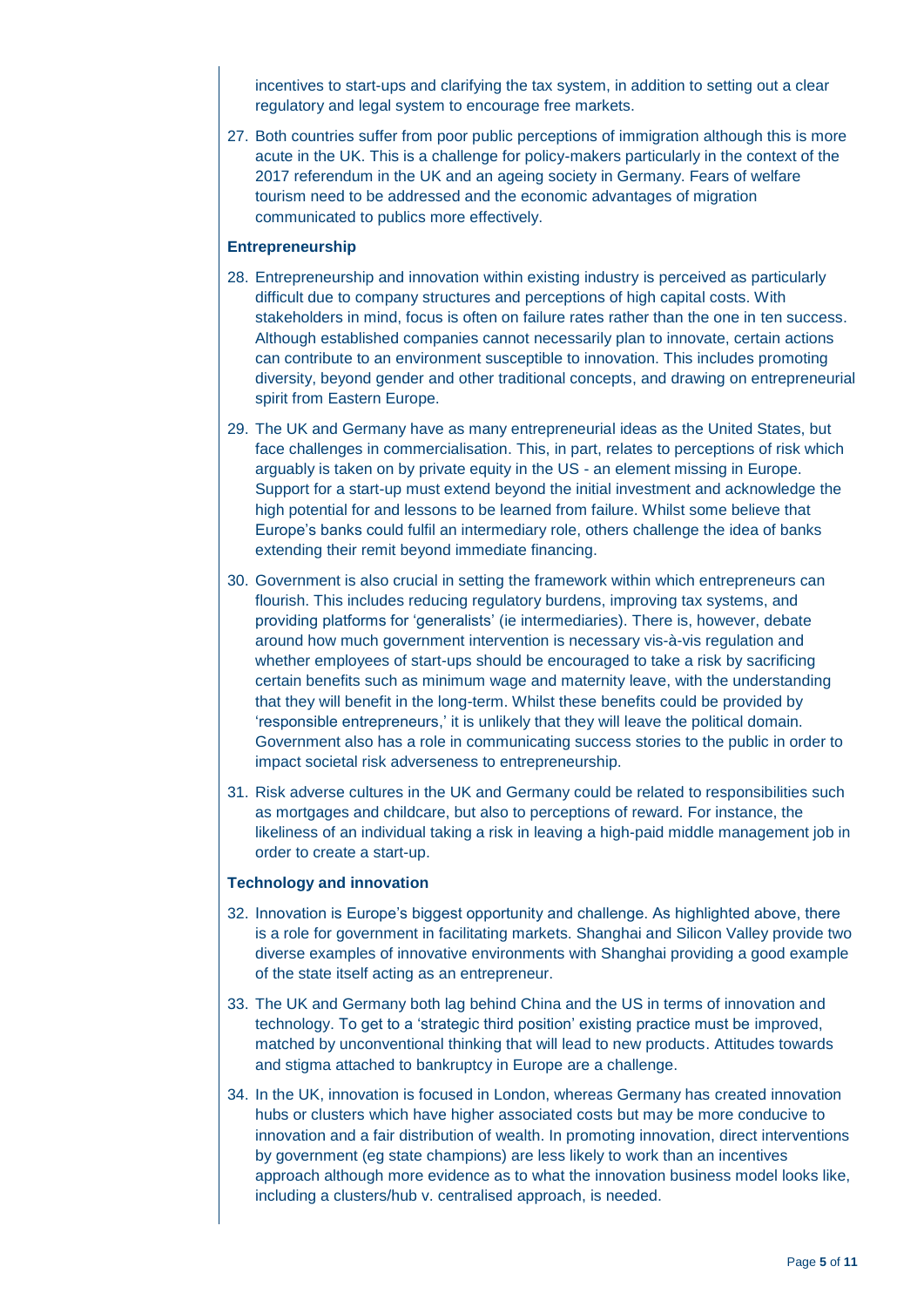"Europe needs an intelligent and realistic foreign policy to adapt to co-living with Russia"

# **Ideological and institutional cooperation and competitiveness: how can Europe became smarter?**

# **Europe's regional strategy**

- 35. A decade ago the perception of it being 'Europe's world' was strong. The Lisbon Strategy outlined Europe's ambition to be an international norm setter in governance and economics. Enlargement and European Neighbourhood Policy (ENP) further positioned the EU as a regional actor, particularly through the creation of the European External Action Service (EEAS) and High Representative (HR). The overall objective of this strategy has been to mobilise member states into acting with one voice.
- 36. The EU's current context the Ukraine crisis and a breakdown in relations with Russia highlights a faltering of this ambition. The financial crisis had already raised doubts about the European project, particularly as regards economic standards and regulation. Climate policy is largely regarded as unaffordable and the Neighbourhood Policy has collapsed.
- 37. Events in Ukraine have placed a spotlight on member state's failure to respond with a unified voice, highlighted in the different approaches to sanctions. The EU *must* work out how it envisages a future working relationship with Russia. Potentially this the biggest threat to EU security since the Cold War, a 'business as usual' approach is no longer possible.
- 38. A new balance and order is required in Europe. How can Europe dealing with Russia in a way that might exert political, diplomatic and economic leverage. For instance, could stronger sanctions trigger an even stronger Russian re-action? Europe needs an intelligent and realistic foreign policy to adapt to co-living with Russia. The OSCE, for example, has proven its worth as a credible and effective leverage of European influence, highlighting the need for the EU to account for these dynamics.
- 39. One solution could be for Europe to shift from a normative to competitive regulatory model, creating federalism with genuine de-centralisation of power in order to encourage member state competition. The role of the EU is in creating a strong budget and regulatory framework to promote policy innovation at an international level; in preventing 'beggar thy neighbour' policies.
- 40. The EU is nothing if it is not a geopolitical actor and there are fears that it has lost sight of this. Geography is pre-determined and a number of member states do not want to antagonise Russia. However, politics is the creative exercise of choice. The EU could do more to give its members choices which will contribute to overcoming tensions better than has been the case historically.
- 41. The EU strategic agenda rests on relationships between the big three which form the core of the EU:
	- The efficiency package: Germany-UK
	- The fairness package: France-Germany
	- The foreign policy package: France-UK
- 42. Over past years, these relationships have broken down, in part a result of financial crisis and highlighted for example, in approaches to conflict in Syria. The High Representative could be tasked with managing these relationships.
- 43. However, as the EU sets its short and long term objectives, economic competitiveness is not the only important element - political issues remain crucial. From a political perspective, the UK-Germany relationship is the driving force behind the EU. The EU must remember that whilst trade is a key motivator for many members and prospective members, there is also a wider normative value in the perspective that membership means change for the better. This goes beyond the prosperity agenda and incorporates values, democracy, human rights and freedoms which also need to be acknowledged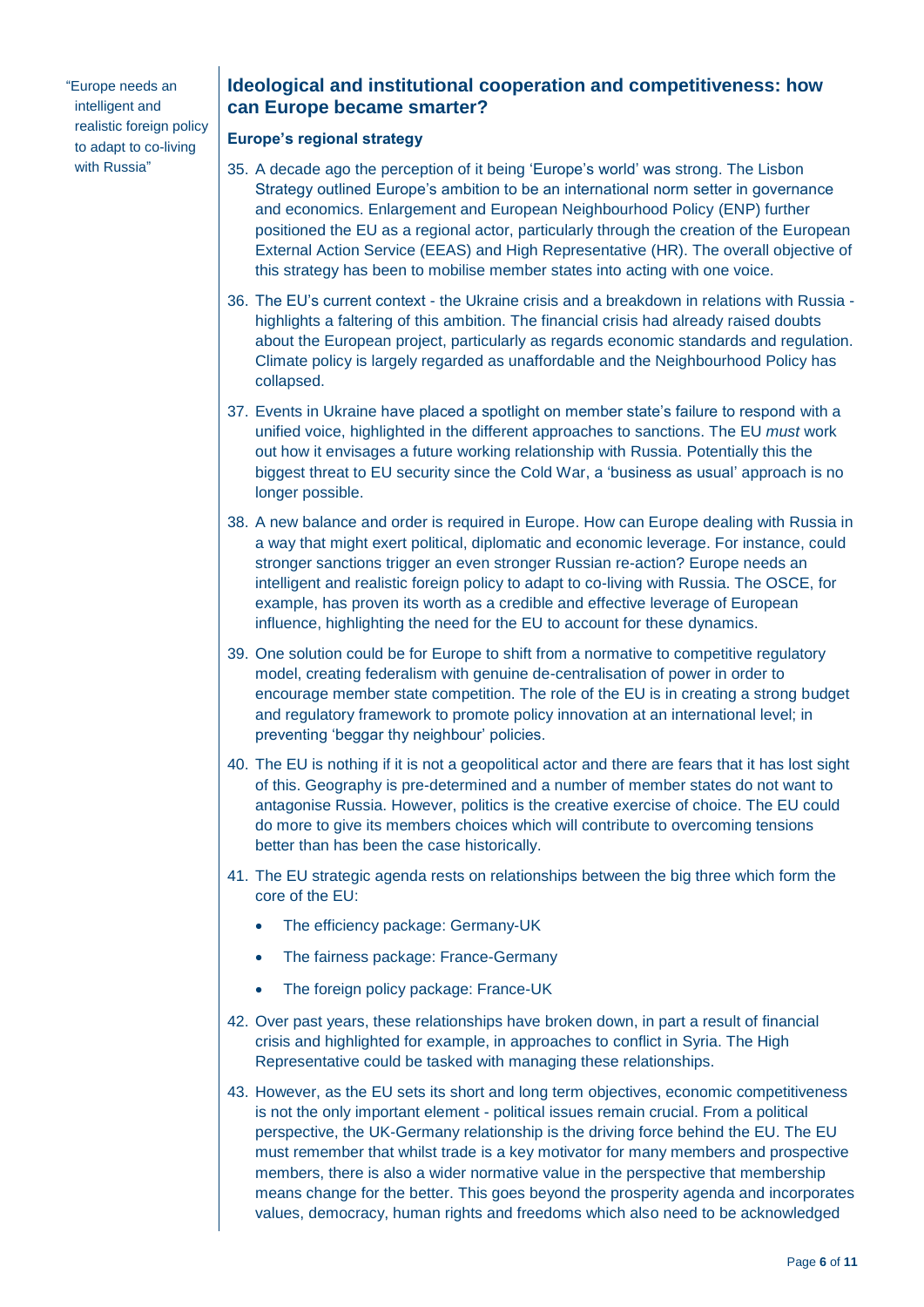# **A Common Foreign and Security Policy**

- 44. It is also unclear how much confidence the US puts in Europe as a foreign policy/strategic partner drawing questions around the appropriateness of the current strategic framework. The EU and its member states could draw lessons from other regional groupings such as the Pacific Alliance and the role of key members such as Australia in dealing with regional tensions.
- 45. The recent European parliament elections have shown that a section of public support has been lost. Political populism will continue to develop until the social environment improves. It is not clear whether this is a temporary phenomenon or the re-emergence of a historic nationalism. The EU must win back trust and this extends to foreign policy. EU policymakers must understand how they can deliver from a democratic and individual point of view. Diversity and Unity is a motto of the EU but today's geographical proximity does not translate into an ideological closeness. Foreign policy should continue to focus on enlargement and by extension, help countries to strengthen the rule of law.
- 46. EU foreign policy has often avoided dealing with geographical tensions, as has been the case with the Eastern Partnership further feeding into tensions between Paris, Munich and Warsaw. Strengthening France-Germany relations, greater burden sharing within the Eurozone, and interventionist policies have all alienated Warsaw. The UK-Poland relationship is a missing link and there is little to no effort on either side to balance the France-Germany relationship. Both countries agree on a number of issues but have been pushed apart by Germany under pressure to resolve EU problems. This relationship could, however, be critical to reform, especially in regards to fairness, efficiency and foreign policy. It would also break artificial attempts to balance eastern and southern partners.
- 47. Turkey is unique. It's difficult to generalise on its Europe position. There has been disappointment on both sides and the accession process has been long and arduous with many chapters remaining locked. Turkish people still believe in the Europe project though - both economic and political. The EU remains Turkey's main trade partner. Turkey and the EU are therefore so interdependent that the door to membership cannot be closed. It continues to underpin Turkey's reform programme.

# **Innovation: private sector, third sector and public sector**

## **Private sector**

- 48. The UK and Germany both suffer from an innovation deficit. Both are known for great inventions (eg the computer) but fail to commercialise them. They must acknowledge the different business model needed, eg Google is a creative industry. The key for both countries will be to boost their science base. Germany is much further ahead; however many companies lack experience and expertise in cooperating and are prone to internalising innovations.
- 49. More generally, European industry has not fully adapted to the new globally competitive market. Europe's existing companies need to find a ways to innovate. Additionally, companies need to generate a failure friendly atmosphere that accepts failure as a means of knowledge transfer. Innovation is a chaotic and confusing process which requires a degree of guidance through the uncertainty. In this respect it is a good thing that not everyone is 'innovative' as a degree of reliability is necessary.
- 50. Europe's companies also need to empower employees through allowing greater freedom and resources for research. For example, Google employees are allowed to spend 20% of time on projects not directly related to their work. This resulted in a the

"Europe's companies need to generate a failure friendly atmosphere that accepts failure as a means of knowledge transfer and progress"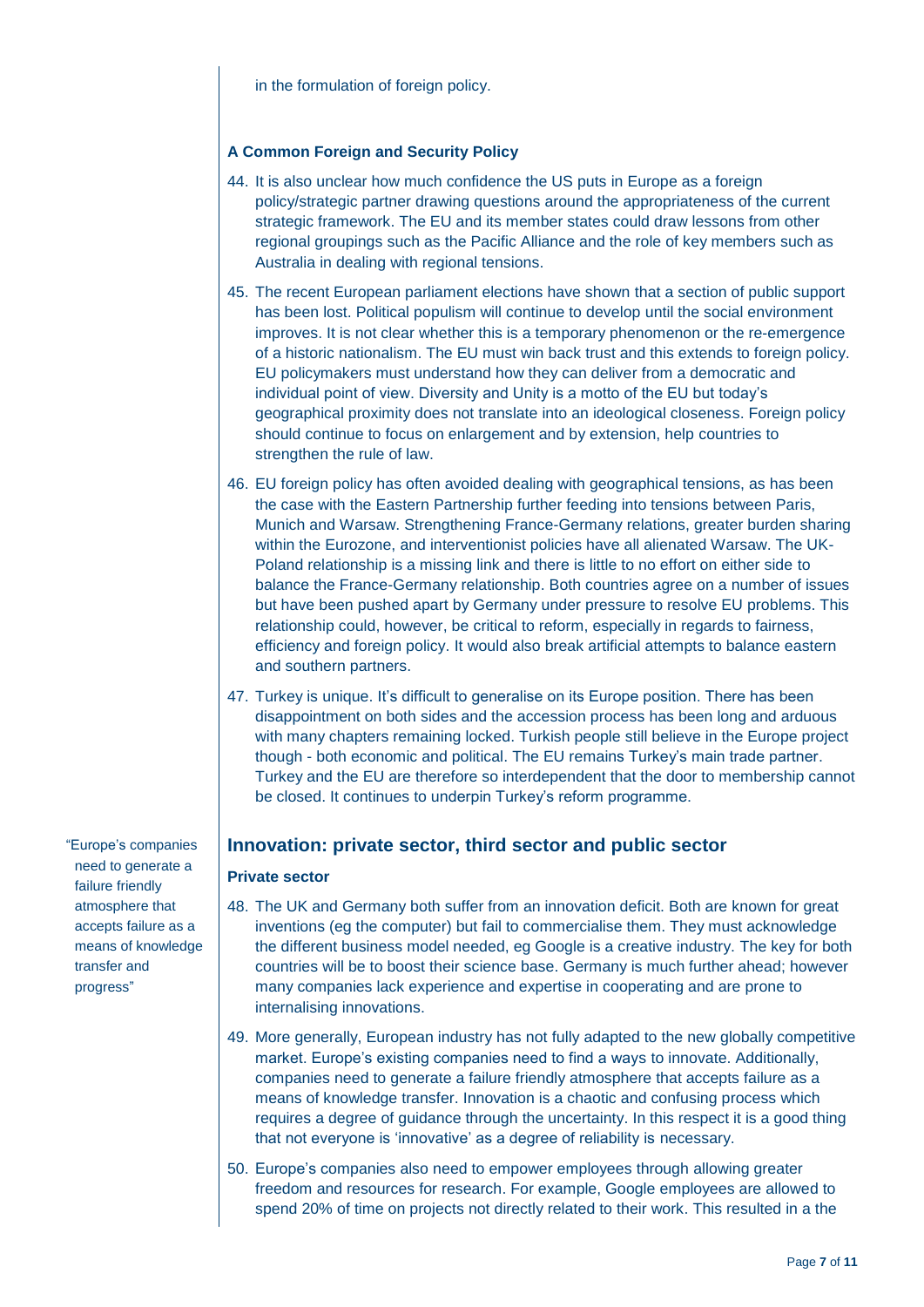creation of Google Maps. This may come down to the vision of the Chief Executive and his or her willingness to engage every level of the company in the innovation agenda. Companies need to remain innovative should that person leave which can be encouraged through inter-departmental cooperation.

- 51. Innovation does not solely depend on the companies but is also dependent on the political framework. Governments could help organisations innovate through sharing data. The unpredictable nature of the regulatory environment, particularly at the EU level is clearly a hindrance to companies and innovation. On one hand, regulation underpins public interest, for instance in the banning of Class A drugs, on the other hand, it is often motivated by a desire to protect the status quo.
- 52. Diversity and empowerment are at the heart of private sector innovation. This is highlighted in companies such as Google and Amazon although less the case in traditional industries such as banking. Legislation in Germany now requires a certain amount of women on advisory boards. Whilst this was viewed as a step in the right direction, perceptions of diversity e.g gender/nationality, etc. may be too narrow.

#### **Third sector**

- 53. The impact of 'innovation' on the private sector is that many brands no longer exist. There are now signs of this within the third sector. The Berlin-based International Civil Society Centre lists three categories of organisation:
- 54. **Active disruptor:** "an organisation following the strategy that being a disruptor is the best defence against being disrupted. For newly-established organisations, being a disruptor is a more likely feature than for well-established ones"
- 55. **Opportunistic navigator:** "The opportunistic navigator monitors other organisations, carefully adopts their approaches where these are successful, and takes on board innovation developed by others"
- 56. **Conservative survivor:** "The organisation has successfully adapted to many changes in the past and is very confident that it will be able to do so in the future. However, the examples of Kodak, Encyclopaedia Britannica and many other companies that disappeared recently illustrate that having a long and successful history may not be an asset when disruptive change strikes"
- 57. The disintermediation process whereby third sector organisations which usually act as the connection between donors and communities become irrelevant has begun. As technological solutions such as Kiva Microfinance increasingly perform a similar role, the third sector needs to think innovatively around how to directly link donors to communities. Action Aid, for instance, recognised this change a decade ago, giving up its European and North American roots to become a global organisation.
- 58. This also relates to public engagement and the decline of public trust in established charities, connected in part to shifting global power balances and political dealignment. This shift is underpinned by data which shows promiscuity among donors, particularly under-35s. As highlighted by Action Aid's adaption over the past ten years, these changes in the global landscape require new business models and improved capacity in demonstrating social impact.
- 59. The push-pull factors for the UK and Germany in the third sector are very different. In the UK there is a strong emphasis on an extremely active and well-established third sector forced to innovate due to austerity and funding cuts. In Germany, the public sector is not necessarily perceived as the most appropriate respondent to societal problems and lacks its own identity.
- 60. Potential solutions for third sector organisations looking to innovate lie in a concerted emphasis on its added value in knowledge transfer, expert advocacy, effective campaigning and service delivery, all of which should not be lost in the disintermediation process. Particularly in a service delivery role, there is a great need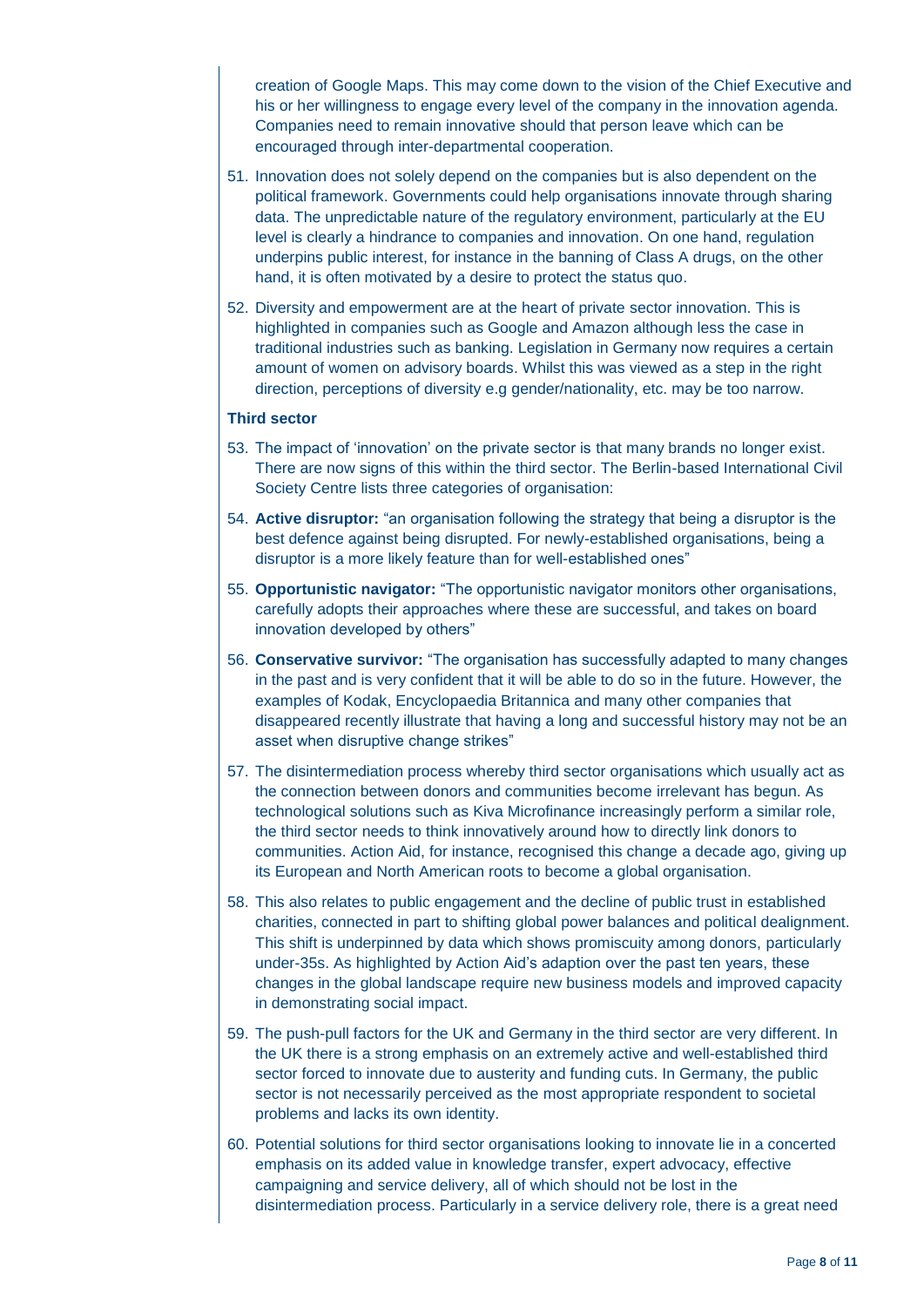for UK and German third sector organisations to communicate their capacity to provide advice, eg to the NHS, challenging the public sector perception that private sector consultants are best placed to provide this type of service.

61. Lessons learned from other countries include Israeli civil society which is extremely well-organised, and New Zealand, where for example, the government supports youth sports through funding informal networks of children and parents who are able to use school facilities. This highlights the role of established institutions - schools, churches, etc. in providing a resilient base to innovative third sector approaches.

#### **Public sector**

- 62. The EU Commission is running several programmes to encourage innovation, for example, an open knowledge transfer initiative aimed at public-funded science. This sector has not historically been an active innovator. As of yet, it is unclear how well the Europe 2020 innovation hotspot strategy is doing and whether more is needed, for instance, to help local SMEs build smart networks. Most innovation is occurring in the private sector and whilst a lot of investment has gone into Horizon 2020 the challenge will be connecting it all together. This will rely on a sharing revolution, eg US data sharing is based on 'fair use' rather than Europe's 'exclusive use'.
- 63. Whilst European governments should clarify what its banks are required to do by way of regulation and responsible lending, this should in the most part be left to market forces. The role for government is to be proactive within parts of the economy upon which it has direct impact - energy, mobility, health, education, and the digitalisation of infrastructure. Often the public sector is a 'conservative survivor' due to its inherent risk adverse culture. The public sector has been a leader in some innovations though, for instance, flexible working hours, a positive development that should be looked upon as a success to be replicated across other policies.
- 64. Challenges for the public sector in both the UK and Germany include the fear of failure. Yet failure is an inherent element of innovation. The scale of social welfare, the conservative nature of public perceptions and a balance of needs makes it difficult to understand where and how innovation can develop.
- 65. Strategies could include driving innovation through management structures in which leaders commit to innovation. Alongside this, and as highlighted in the above sections on the private and third sectors, the promotion of diversity is also critical and is an area neither the UK nor Germany are particularly strong. Looking to other sectors and countries for best practice is especially important given the cost of change in the sector.

#### **Synthesis between sectors: knowledge transfer, people and technology**

- 66. The goal of synthesising between sectors is to transfer knowledge. This will involve improving the environment for knowledge transfer. The media has a role to play in this regard through balanced reporting which does not enforce risk-adverseness. Publics need to be more receptive to innovation which can also be emphasised through education. Otherwise, the free movement of people will also facilitate cross-fertilisation, as is done well in the US.
- 67. Cross-sector partnerships can also encourage synthesis although the potential for such relationships is currently undermined by a lack of clarity in agendas. This is also challenged by a lack of trust, for instance in data protection, copyright, and intellectual property rights, the willingness of partners to share action plans, a communication strategy, clarity around legal issues and the tackling of data access at the outset, both internally and publically.
- 68. Co-innovation and technology will be crucial to future competitiveness and economic success in the UK, Germany and the EU. The focus must be on people and how they can become co-innovators. As highlighted, it is unclear as to the extent to which policymakers, governments and various private and third sector organisations 'get it.' Business models need to be re-thought and organisations must use the 'brains' that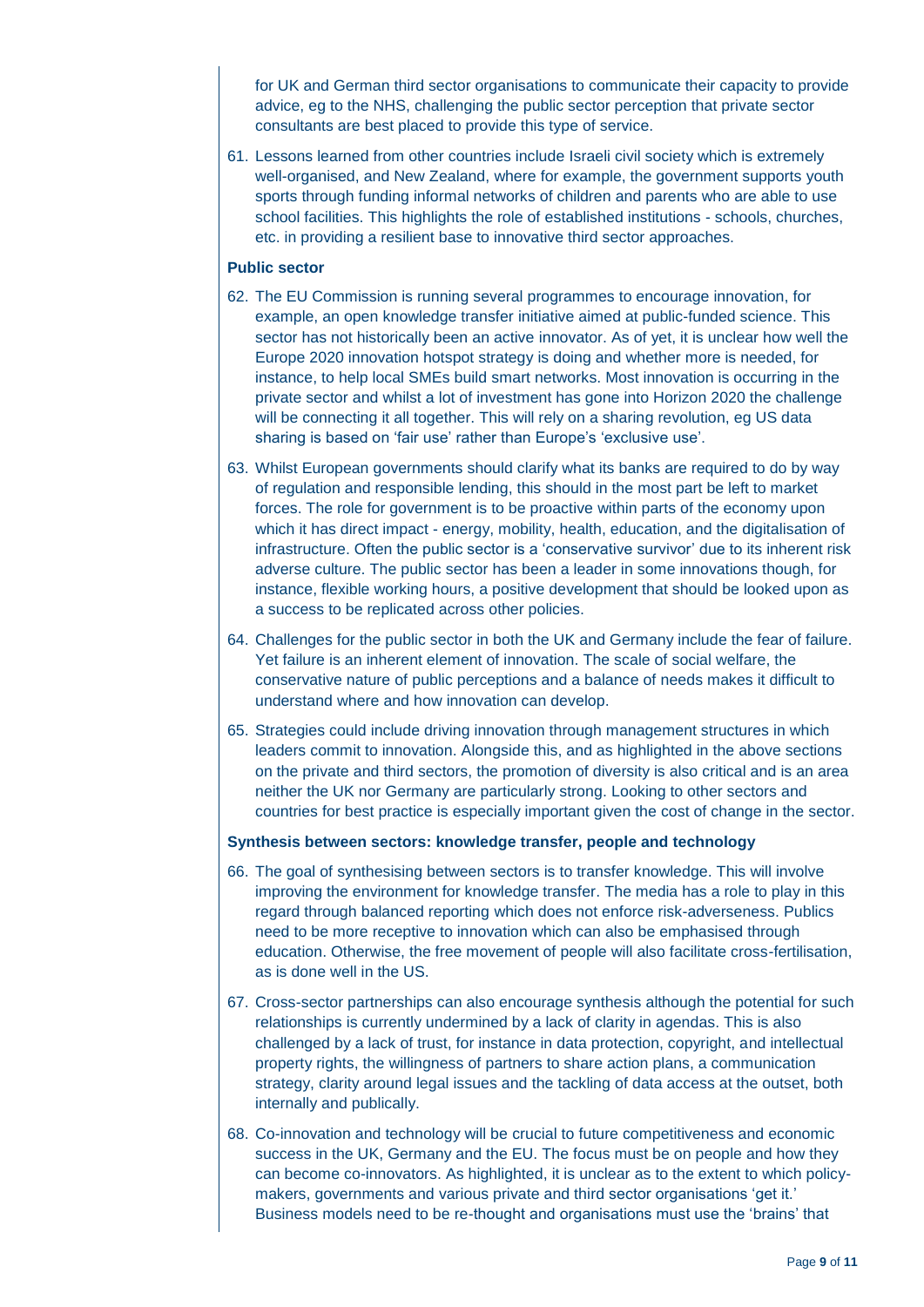exist within them although finding these brains is much easier than adapting organisations to foster innovation.

69. Digitalisation in households will complete the digital revolution, impacting all citizens. Organisations must therefore understand how to get closer to the user, reading between the lines to realise latest needs, an element that requires field research, eg DHL's pilot project to use populations to deliver parcels in mega-cities ('Bring Buddies'). Today, the challenges of the world - smart transport, carbon emissions, etc. present a complex picture within which the revolution in general purpose technology is occurring. All sectors will need to navigate these challenges whilst keeping the individual at the heart of its services.

# **Conclusion: what is needed for a smarter Europe?**

# **United Kingdom**

- 70. The UK faces challenges at the international, national and local levels. Internationally it is misunderstood by its partners, especially within the EU. As such it needs to be clearer in outlining its vision of its role in Europe. There is a gap in what is understood and felt *within* the UK to the view looking in which is not particularly positive.
- 71. In terms of economic policy, the UK remains vulnerable to economic shocks (eg house prices) and lacks applied science centres and expertise in low carbon in addition to a strong SME base. At a local level, poor intercultural understanding feeds into overall EU relations and regional expertise is present but under-utilised.
- 72. Change in the UK will come from individuals and can be achieved through a range of positive actions such as regulator-financial service dialogues; apprenticeships and the integration of academia into vocational training; media campaigns on UK democratic history and EU institutional reform; continued use of parliamentary committees for scrutiny; real economy investment; growth plans for cities other than London; and empowering local councils to invest.

## **Germany**

- 73. The major area of improvement for Germany lies in its digital agenda. There is a lack of transparency, eg in hospital waiting lists, school grades, etc. which also relates to public perceptions of the need for this data to be open and what its specific use would be. Benchmarking, for instance, is not widely used although comparisons can be made on some aspects of the state, eg schools, at the Federal level. This could be improved through an approach whereby government focuses on parts of the economy to which it has the most access to and impact upon, eg infrastructure, health, education and climate change.
- 74. The challenge will be in deciding what to do with the data and deciding what type of data protection is needed. At the moment, legal restrictions on the release of data (eg. that used for the Transport of London app) prevent such innovations from occurring and undermine Germany's digital economy. This is related to policies set in the 1980s which allow individuals the right to own data meaning that, for instance, an app for smart metering would require household consent. Solutions could be found in rethinking digital regulation, tapping into Germany's effective infrastructure, and continuing to sustain a strong education system.

## **European Union**

75. The EU budget is central to its future success. Focus needs to shift from spending on agriculture and structural funds to research and development and education to underpin the innovation agenda. Whilst Horizon 2020 is a good start, only 5% of the overall budget is dedicated to R and D. The EU budget (and those of its institutions) needs to be forward-looking to complement but not replace its history and infrastructure. This relates to the EU narrative in addition to the perception of outdated